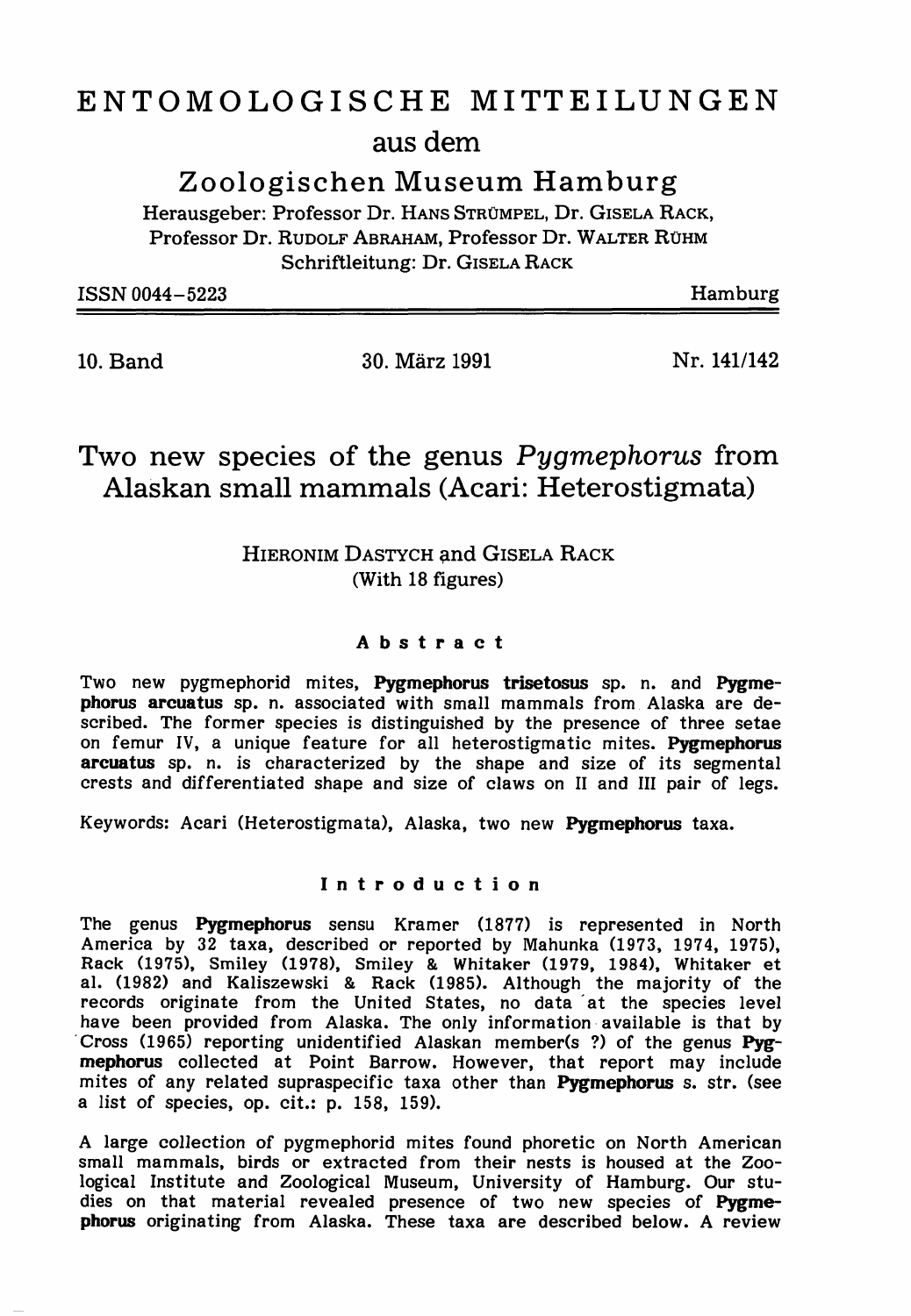of other members of the genus from that collection, will be published separately (Dastych et al., in press). The **Pygmephorus** mites constitute a bulk of the examined material.

The terminology of structures and setal notation is adopted from Lindquist (1976, 1977, 1986). Observations and measurements (phase and interference contrast) were carried out in specimens mounted in Swan's and Berlese's medium. Trochanter, femur, genu, tibia, tarsus and tibiotarsus are abbreviated here as Tr, Fe, Ge, Ti, Ta, TiTa, respectively.

All measurements are given in micrometers  $(\mu m)$ .

#### Descriptions of the species

Pygmephorus trisetosus sp n. (Figs 1-10)

DIAGNOSIS. A medium sized species with moderately long, barbed idiosomal dorsal setae, except setae e and h2 which are short and smooth. Idiosomal ventral setae are relatively long and barbed, caudal setae psI and ps2 are short and smooth. Femur IV with three setae, two of them are blade-like.

DESCRIPTION OF ADULT FEMALE. The body length of the holotype is 308 urn (322, 385: in parentheses the measurements of paratypes are given), its width is 162 (154, 210). Idiosoma is finely punctated and covered with sparsely distributed, small and roundish cavities (Fig. 1).

GNATHOSOMA (Figs 1-4). Gnathosomal capsule is quadrangular in dorsal aspect (Fig. 3) but elongated and posteriorly incised as seen ventrally (Fig. 4). A short dorsomedian apodeme is present. Dorsum with two pairs of short cheliceral setae (chI, ch2) which have 1-2 minute barbs. The setae ch1 are  $1/4$ -1/3 longer than the setae ch2. A pair of rod-like, supracoxal setae pp is placed anteriolaterad of setae ch2. The setae pp are the shortest. Slightly thickened bases of the setae pp are posteriorly prolongated in an extremely thin canal situated in dorsal cuticle. Anteriomedially directed palpi have relatively wide bases. Genual setae are about 1/2 longer than the femoral ones and they both are smooth. From all gnathosomal setae, the genual setae are the longest. Palpi are terminated with small claws. Near tibiotarsal claw occurs a minute cylindrical capsule with a tiny rod inside. Ventral side of subcapitulum with a pair of short, smooth setae. Venter of palpal femorogenu with a striated solenidion and a small, non-striated cylindrically shaped dome-tipped structure with relatively thick wall (a setigenous accessory structure: Lindquist 1986). Cheliceral stylets are short. Setae ch1 are 8-10 long, setae ch2 = 6-7, setae pp =  $3-$ 4. The length of ventral subcapitular setae is  $7-8$ , solenidion =  $8-9$ , and its neighbouring cylindrical structure is 5 long. Femoral setae have 6-7 in length, genual setae are 10-12 long.

IDIOSOMAL DORSUM (Fig. 1). Prodorsal shield with drop-like stigmata. Setae v2 are formed as short spines with small, reduced barbs. Sensilla are

94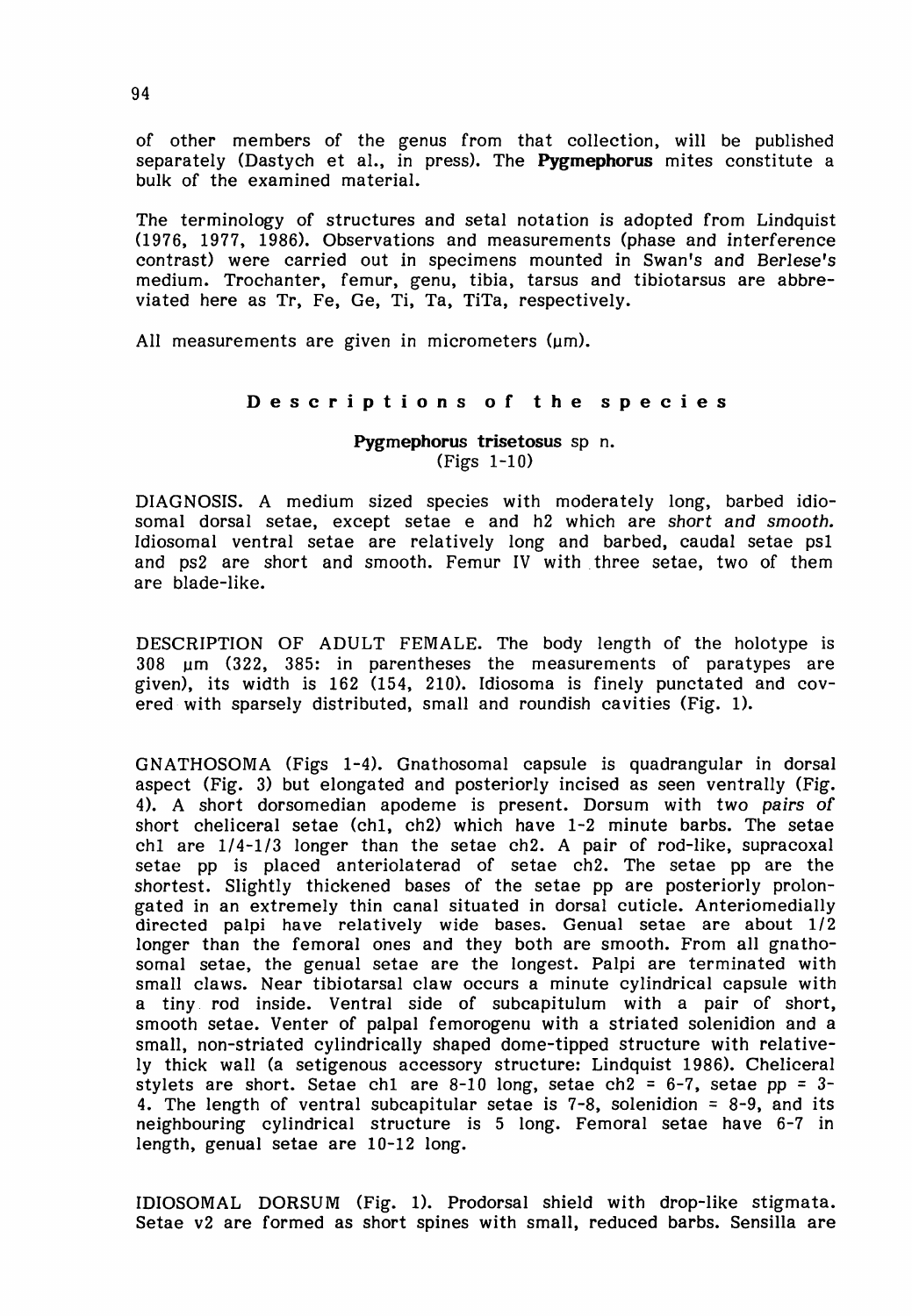covered with several small and weakly defined teeth. Setae sc2 have relatively long and thin barbs. There are three pharyngeal pumps within propodosoma. Idiosomal setae are barbed, except setae e and h2 which are smooth. The setae e are relatively narrow and blade-like, the setae h2 are needle-like. Cupules ia, im and ih are distinct and located anteriolaterad of bases of setae d, f and h2, respectively.

The lengths of dorsal idiosomal setae are as follow. Setae  $v1 = 50$  (47, 57),  $v2 = 19$  (19, 20), sc1 = 22 (25, 23), sc2 = 70 (86, 90), c1 = 47 (55, 58), c2 = 66 (77, 90), d = 47 (55, 64), e = 17 (12, 25), f = 53 (60, 68), hI  $= 66$  (72, 79), h2 = 8 (8, 10). Distances between the setae: v1 = 22 (23, 28),  $v2 = 46$  (52, 61), sc1 = 61 (67, 73), sc2 = 61 (66, 77), c1 = 61 (55, 73), c2 = 121 (132, 161), d = 79 (87, 112), e = 110 (117, 148), f = 86 (91, 123), h1 = 66 (65, 95), h2 = 78 (85, 100).

IDIOSOMAL VENTER (Pig. 2). Apodemes 3 and anterior part of poststernal apodeme are weakly sclerotized, other apodemes are well developed. Apodemes 5 are gently arched and almost perpendicular to the main body axis. All setae are relatively long and barbed, except caudal setae psI and ps2 which are short and smooth. The number of barbs on particular setae decreases posteriorly. Setae la are slightly slender than setae lb. Seta 1c has thickened and barbed lateral edges and between them occurs thin chitinous membrane. Such a formation of setae lc gives an impression of their bifurcation. Setae 2c are formed as long, barbed spines and they are slightly thicker than setae 2b. Distances between particular caudal setae psl-3 are almost equal (Pigs 2, 6) and they can vary slightly even in the same specimen. Distance between both setae psI is longer than that between setae setae ps1-ps2 and ps2-ps3.

The lengths of ventral idiosomal setae are as follow. Setae la = 42 (44, 52), 1b = 50 (53, 63), 1c = 24 (34, 37), 2a = 50 (52, 63), 2b = 58 (50, 67),  $2c = 35$  (39, 48), 3a = 44 (44, 62), 3b = 44 (46, 64), 3c = 51 (45, 66), 4a = <sup>46</sup> (47, 63), 4b = <sup>50</sup> (64, 79), 4c = <sup>44</sup> (46, 63). Caudal setae psI are <sup>9</sup> (9, 11) long,  $ps2 = 8$  (8, 9),  $ps3 = 25$  (25, 30). Distances between the setae:  $1a = 28$  (33, 36),  $1b = 50$  (52, 58),  $1c = 71$  (77, 92),  $2a = 34$  (39, 46),  $2b =$ 66 (72, 85),  $2c = 79$  (85, 102),  $4a = 28$  (24, 33),  $4b = 53$  (57, 69),  $4c = 92$ (99, 123), psI-psI = 11 (10, 17), ps2-ps2 = 24 (19, 23), ps3-ps3 = 40 (39, 55),  $ps1-ps2 = 7(6, 8)$ ,  $ps2-ps3 = 9(9, 11)$ .

LEGS (Figs 7-10). The length of legs increases posteriorly. Tibiotarsus I is provided with enlarged and distinctly ribbed claw. Claws on legs II and III are relatively small, of similar size and with thickened bases. The ribbing on the claws is either difficult to discern or they are smooth. Claws IV are smooth and simple, i.e. without thickened bases. Empodia II and III are of moderate size, roundish and with delicate vertical striation at their apical parts. The stalks are short. Empodia on legs IV are distinctly smaller and smooth.

LEG I (Figs 5, 7). A number of setae on particular limbs (the setae formula): Tr  $(1)$ , Fe  $(4)$ , Ge  $(4)$ , TiTa  $(18 + 2 \text{ omega } + 2 \text{ phi})$ . Tibiotarsus I elongated. Relatively long and thick modified subunguinal seta s is placed opposite to claw. The seta s has wide basis and is terminated with two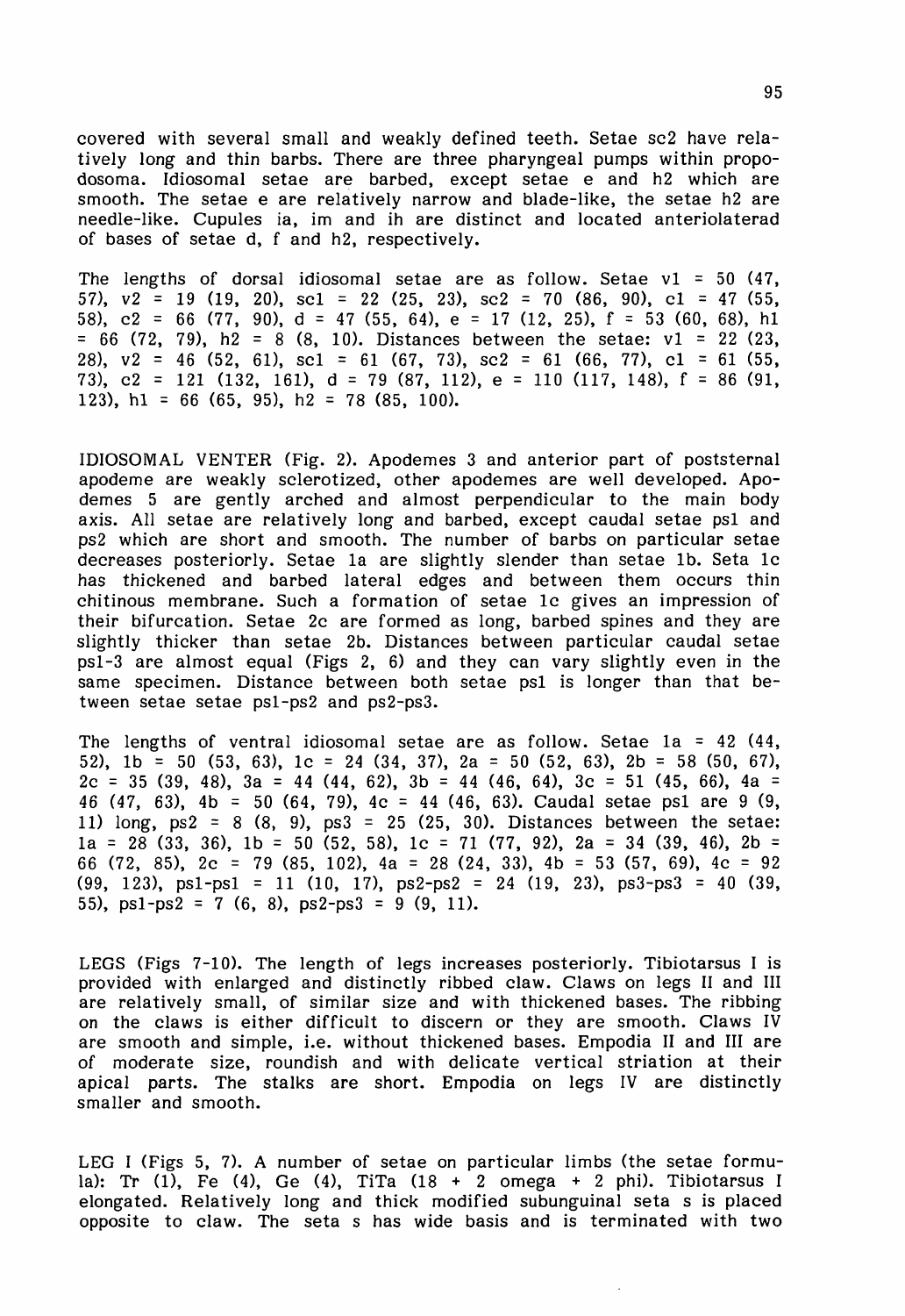blunt teeth of slightly different size. Tips of the teeth have a few tiny ribs. Tarsal eupathidia (p', p'', tc', tc'', ft', ft'') and tibial eupathidium  $(k'')$  are smooth, other setae are more or less barbed. Seta pl' is very long. Primiventral seta pv $\hat{}$  and particularly unguinal seta u $\hat{}$  are densly barbed. Unguinal seta u" is lacking. Solenidia omega 1 and omega 2 are relatively long and the former one is distinctly thicker. Solenidia phi 1 and phi 2 are small and phi 1 is slightly shorter than phi 2. Their lengths are as follow: omega  $1 = 10$  (11, 11), omega  $2 = 9$  (10, 11), phi  $1 = 5$  (5, 6), phi 2 = 6 (5,  $\dot{6}$ ). On tibiotarsal lateral wall, inside the limb, occurs roundish chitinous thickening (Fig. 5). The thickening is located near the bases of solenidia phi 1 and phi 2 and is well visible at their optical plane. Femoral seta Fel d is short, smooth, membranous and terminates as slightly asymmetrical, sharp, flat and simple (not bidentated) spine. Seta Fel I' is short and smooth. Other femoral setae and those on trochanter and genu are barbed.

LEG II (Fig. 8). The setae formula: Tr  $(1)$ , Fe  $(3)$ , Ge  $(3)$ , Ti  $(4 + 1$  phi), Ta  $(6 + 1)$  omega). Unguinal seta u'' is reduced (absent). All setae are more or less barbed. Seta FeII  $1'$  is short, blunt and with  $1-2$  small barbs. Tibial solenidion phi is strongly reduced. It is minute, granular and its posterior part is prolongated in a thin canal within cuticle. The solenidion has 2-3 transversal striae and is placed posteriodorsally to seta Till d. Tarsal solenidion omega is relatively large, cob-like and located on a small tubercle. It lies posteriodistally to seta Tall tc'. The solenidion phi is 1 (1, 2) long, its canal has 2 (2, 3) in length. The length of solenidion omega is  $7$  (9, 9). Tectal seta TaII tc' is the thickest from all tarsal setae.

LEG III (Fig. 9). The setae formula: Tr  $(1)$ , Fe  $(2)$ , Ge  $(2)$ , Ti  $(4 + 1$  phi), Ta (6). Unguinal seta u'' is absent. All setae are barbed and relatively long, except seta TaIII u' which is distinctly shorter and seta TaIII pl'', the latter one formed as short, smooth spine. Tibial solenidion phi is reduced to a short, thin canal within the cuticle and is located anteriodistally to seta Tilll d. Its lengths is 3 (4, 4). Tarsal solenidion omega is completely reduced (absent).

LEG IV (Fig. 10). The setae formula: Tr  $(1)$ , Fe  $(3!)$ , Ge  $(1)$ , Ti  $(4 + \text{phi})$ , Ta (6). Unguinal seta u" is absent. Trochanter with blade-like seta TrIV v '. Femur with three setae. Seta FeIV d is long, setiform and barbed, seta FeIV v' is blade-like, shorter and smooth. There is a unique additional seta on that limb, notified here as FeIV n ("n" for neotaxy). It is similar in shape to FeIV v' and either of equal length or the latter seta is slightly longer. The length of these both setae is 30-36. The seta FeIV n is placed dorsoposteriorly to seta FeIV  $v'$ . Seta TiIV  $v'$  is long, blade-like and smooth, seta TaIV pl'' is similar in shape but distinctly shorter. Other setae are setiform and barbed. Tibial solenidion phi is similarly formed and of the same size as that on leg Ill. Tarsal solenidion omega is lacking.

Males and larvae are unknown.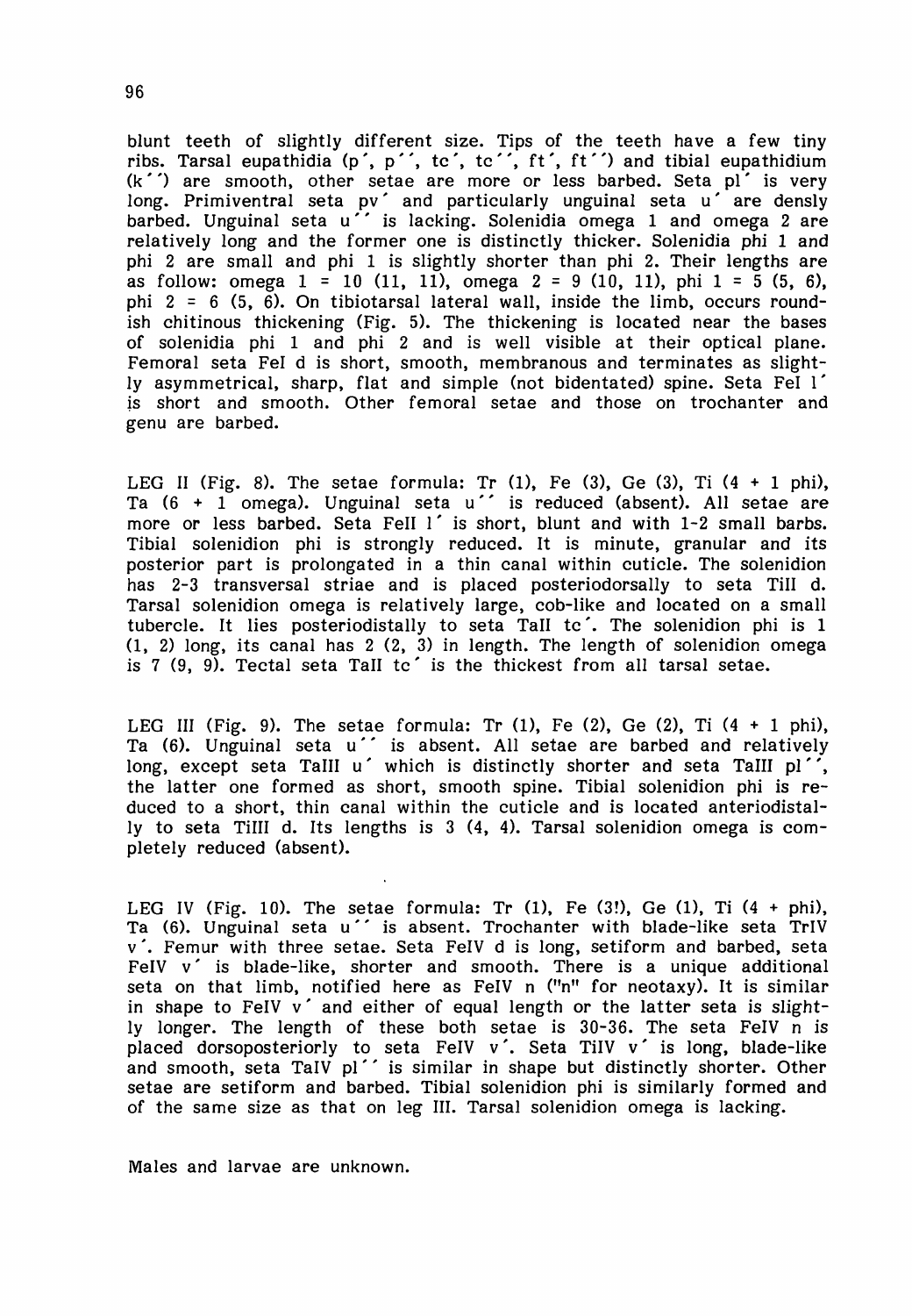MATERIAL EXAMINED: 3 females.

TERRA TYPICA: 2 female from vole nest, Good News Bay, 15 Nov 1978, coll. G. E. Haas; 1 female Sorex vagrans (Baird, 1858), Scammon Bay, 13 Juni 1980, colI. G. E. Haas & S. Goodman.

TYPE REPOSITORIES. Holotype and one paratype are housed at the Zoological Institute and Zoological Museum, University of Hamburg; one paratype is deposited in the Canadian National Collection, Ottawa.

DERIVATIO NOMINIS. The species is named **trisetosus** (Lat.: **tres, tria =** three; seta = seta, bristle) to emphasize the unique presence of three setae on femur IV.

REMARKS. Ophisthosomal chaetotaxy, particularly the shape and size of tergal setae e and h2, places Pygmephorus trisetosus sp. n. near P. spinosus Kramer, 1877, P. whitakeri Mahunka, 1973, P. scalopi Mahunka, 1973 and **P. rackae** Smiley & Whitaker, 1979. The new species can be distinguished from these taxa by its small claw <sup>11</sup> and III which have hardly visible traces of ribbing (or they are even sometimes completely smooth) and relatively large modified subunguinal seta s on tibiotarsus I. The seta s is decidely smaller and the claws II and III are much larger and distinctly ribbed in the above four taxa. Moreover, P. trisetosus sp. n. differs from **P. spinosus** by its two pairs of cheliceral setae (only one pair in the latter species), from **P. whitakeri** by its longer opisthosomal setae d, f and hI and setae Fell v" shaped setiform (the seta Fell v" is spinelike in the latter taxon) and from P. scalopi by its shorter, smooth setae h2 and more anteriorly inserted setae FeII  $v^{\prime}$ . The new species can be separated from P. rackae by its longer setae v1, more anteriorly inserted setae Fell v'', relatively longer opisthosomal ventral setae and differently inserted caudal setae. Moreover, P. trisetosus sp. n. can be readily distinguished from all known species of the genus by the presence of three setae on femur IV as compared to two setae occurring in other taxa. It should be stressed that the presence of this third seta, FeIV n, in the new species is simultanously a unique character for all known new species is simultanously a unique character for all heterostigmatic mites.

# Pygmephorus arcuatus sp. n. (Figs 11-18)

DIAGNOSIS. A large species with relatively short idiosomal setae which are rod-like on hysterosomal dorsum. The setae are covered with characteristically reduced small barbs. Segment D and EF with a pair of sclerotized bow-like crests. Sculpture of the body surface is distinctly marked.

DESCRIPTION OF ADULT FEMALE. The body is elongated, 546 long and 255 wide. Idiosoma is covered with small roundish cavities having up to 3.3 in diameter. The size of cavities diminishes posteriorly. They are the longest on propodosoma, on segment C and legs I and 11. Surface between cavities is finely punctated.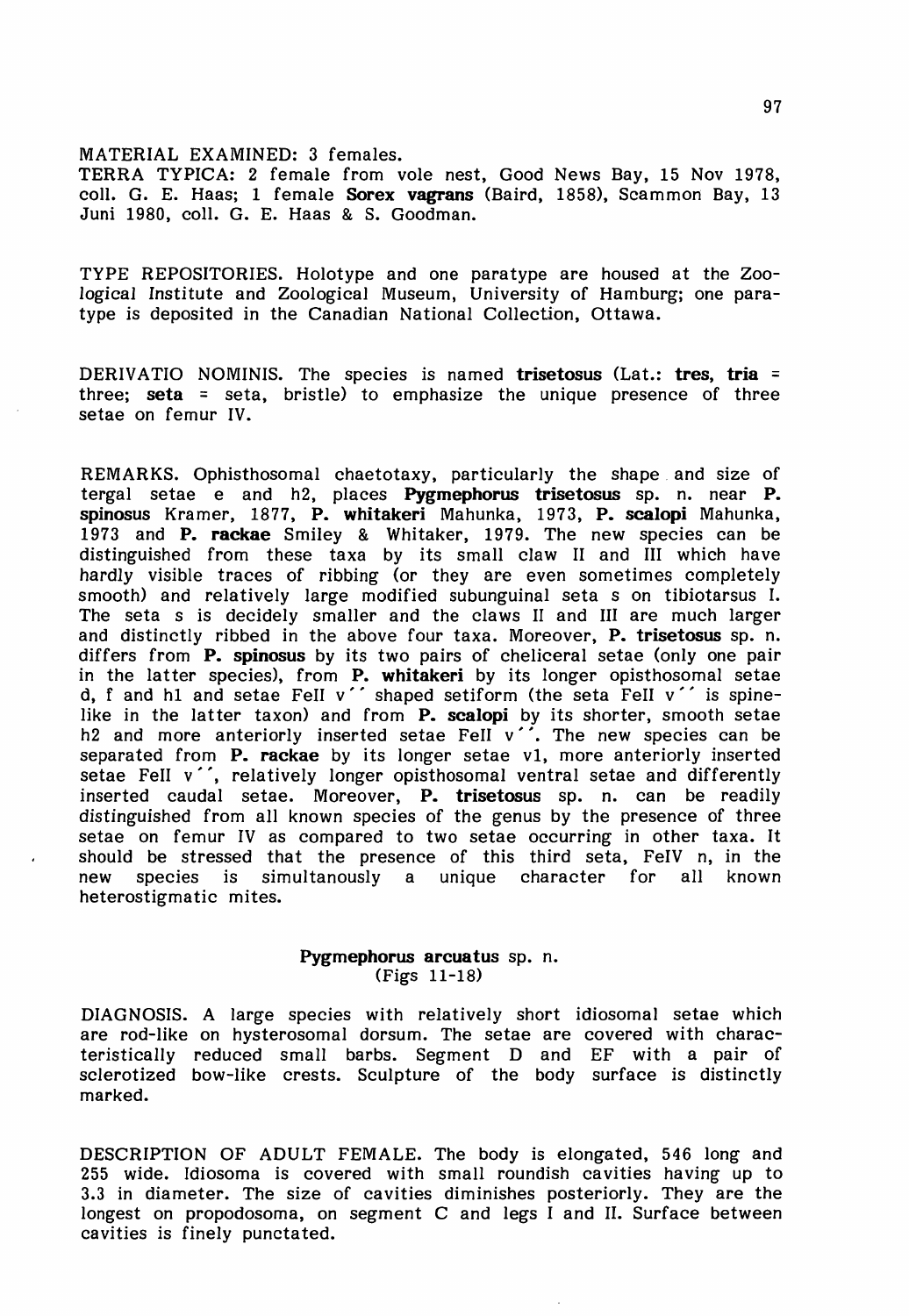GNATHOSOMA (Fig. 11, 13). Gnathosomal capsule is subquadrangular in shape, on its surface occur minute cavities. Dorsum have relatively long cheliceral setae chI (21 and 28 each), shorter setae ch2 (15) and blunttipped, smooth supracoxal setae pp (7). The setae chI and ch2 are covered with 1-6 minute barbs. Bases of the setae pp are prolongated in a relatively long (5) and thin canal in the cuticle. Venter of supracapitulum with a pair of smooth setae (11 ). Genual setae (23) are about 1/2 longer than femoral setae. Solenidion on palpal femorogenu is short (6) and weakly striated. The diameter of neighbouring non-striated cylindrical structure is 5.

IDIOSOMAL DORSUM (Fig. 11). Prodorsal shield has a pair of horn-like projections located anteriolaterad of stigmata. The stigmata are shaped as in Fig. 11. Setae *vI* and v2 are short and narrow (39 and 34, respectively). The setae vI are setiform, the setae v2 are slightly similar to blunt spines. Setae sc2 are rod-like, longer (73) and distinctly thicker than setae vI and v2. Idiosomal setae are covered with small and characteristically shaped barbs. The barbs are short, teeth-like, with wide bases (Fig. 12) and they are better developed on dorsum than on venter. *Sensilla* (29) are relatively slender and covered with several tiny, elongated thickenings. There are three pharyngeal pumps within propodosoma.

Hysterosomal setae are similar in shape to setae sc2, except setae h2 which are slightly thinner and more bent. Setae e and f are aligned almost longitudinally, setae h2 are inserted anteriolaterad of setae hI. The lengths of setae are as follow:  $c1 = 53$ ,  $c2 = 64$ ,  $d = 63$ ,  $e = 53$ ,  $f = 69$ ,  $h1 = 66$ , h2 = 30. Distance between particular setae:  $v1 = 40$ ,  $v2 = 108$ , sc1 = 122, sc2 = 113, c1 = 113, c2 = 187, d = 196, e = 205, f = 192, h1 = 168, h2 = 149.

Segment D and EF with a pair of longitudinal, bow-like and sclerotized structures each. They are located mediad of particular segmental setae. The structures resemble flat crests/folds on tergal surface and they are distinctly longer on segment D. Porelike cupules ia and im are located anteriomediad of bases of setae d and e, respectively. A pair of identical structures is placed posteriomediad of cupules im and anteriorad of setae cl. A pair of slightly larger, roundish thickenings without any pore lies under the surface of segment EF, close to its median axis. Cupules ih are not discernible. On one side of segment D, posteriad of cupules ia, there are two aberrant structures resembling smooth, tiny setae (Fig. 11).

IDIOSOMAL VENTER (Fig. 13). Propodosomal apodemes are well developed, apodeme 2 is broken in its middle. Apodemes 3 and anterior part of *post*sternal apodeme are very weakly sclerotized and almost not discernible. Apodemes 5 are weak and distinctly arched. Ventral setae are relatively short, thin and covered with strongly reduced, minute barbs. The only exception are setae 2c which are smooth. They are formed as short spines. Seta 1c is thin and divided along its main axis into two parts, but the parts are coalesced, including the seta tip. Cupules ips on pseudanal segment are not discernible. Caudal setae ps3 are rod-like and with distinct barbs and they are similar in shape to those on dorsum. The barbs on setae psI and ps2 are strongly reduced and difficult to discern. Distance between seta ps3 and ps2 is longer than that between ps1-ps2 and between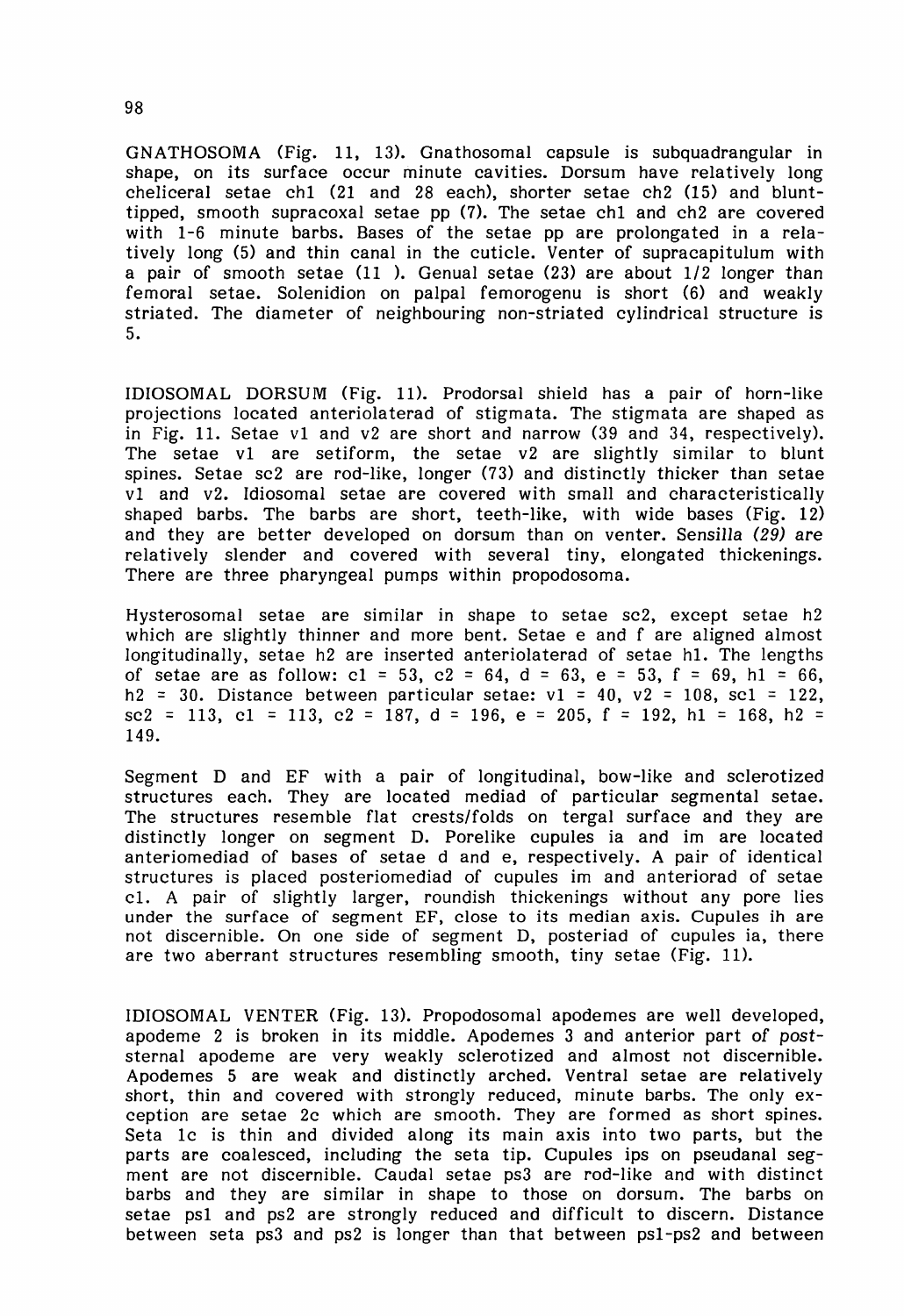both setae psI. The length of ventral idiosomal setae are as follow. Setae 1a = 39, 1b = 33, 1c = 37, 2a = 35, 2b = 33, 2c = 17, 3a = 35, 3b = 28,  $3c = 41$ ,  $4a = 34$ ,  $4b = 44$ ,  $4c = 40$ ,  $ps1 = 24$ ,  $ps2 = 22$ ,  $ps3 = 34$ . Distances between particular setae: la = 44, lb = 62, lc = 149, 2a = 88,  $2b = 117$ ,  $2c = 138$ ,  $3a = 62$ ,  $3b = 37$ ,  $3c = 160$ ,  $4a = 66$ ,  $4b = 37$ ,  $4c =$ 108, ps1 = 13, ps2 = 32, ps3 = 67, ps1-ps1 = 12, ps1-ps2 = 10, ps2-ps3 = 19.

LEGS (Figs 14-18). The length of legs increases posteriorly and they are distinctly sculptured. Tibiotarsus I with enlarged, blunt-tipped claw being transversely ribbed. Claws on leg <sup>11</sup> are large, distinctly ribbed and with thickened bases. Claws III are small, completely smooth and without thickened bases. They are slightly smaller than claws IV but of the same shape. Empodium on leg II and III is small, that one on leg IV is reduced to a tiny, corn-like process (Fig. 18: arrow). There are only 3-4 delicate vertical striae on empodium II and Ill, difficult to discern.

LEG I (Fig. 14, 15). The setae formula: Tr (1), Fe (4), Ge (4), TiTa (18 + 2 omega  $+$  2 phi). Tibiotarsus I is slightly elongated. Modified subunguinal seta s is relatively long and with wide basis. The seta terminates with two blunt teeth of different size. The teeth are deprived of ribbing. Tarsal<br>eupathidia (p´, p´´, tc´, tc´´, ft´, ft´´) are smooth, tibial eupathidium  $(k^{'})$  has several tiny barbs. Primiventral seta pv' and unguinal seta u' are densly barbed. Unguinal seta u'' is lacking. Tibiotarsal seta v'' is broken off and lost on both limbs in the examined specimen, thus its length and shape is unknown. The remaining tibiotarsal setae are more or less barbed. Solenidia omega are inserted close to each other and aligned transversely. Solenidion omega 1 (10 long) is thicker than the remaining solenidia. Solenidion omega  $2$  (11) is weakly striated and rod-like in shape. Solenidia phi are slightly smaller (phi  $1 = 8$ , phi  $2 = 7$ ) and aligned transversely as well. No cuticular thickening occurs inside the tibiotarsus (optical plane of solenidia phi: Fig. 16). Genual setae Gel 1' and Gel 1'' are rod-like. Femoral seta FeI d and Fel I' are smooth, the former one is flattened, membraneous and bidentated at its tip.

LEG II (Fig. 15). The setae formula: Tr (1), Fe (3), Ge (3), Ti  $(4 + 1$  phi), Ta (6 + 1 omega). Unguinal seta u" is lacking, all setae are more or less barbed. Femoral seta Fell I' is spine-like and with a few barbs. Seta Fell d is rod-like, seta Fell v'' is setiform. Genual setae are rod-like. Tibial solenidion phi is minute, granular and located posteriad of the base of seta Till d. It is weakly striated (4-5 striae) and its posterior part (4 long) is formed as a thin canal inside cuticle. Aveoles of three tibial setae, except seta Till d, are located on a common, small and sclerotized shield. Tarsal solenidion phi is aligned transversely with seta TaII  $pl'$ . The solenidion is placed on a small tubercle and its striation is almost non-discernible. Tarsal setae, except unguinal u', are densly barbed. However, seta Tall tc" is broken off on both limbs and its shape and size is unknown.

LEG III (Fig. 17). The setae formula: Tr  $(1)$ , Fe  $(2)$ , Ge  $(2)$ , Ti  $(4 + 1)$  phi), Ta (6). Unguinal seta u' is absent. All setae are barbed. Setae Felli d, GeIII I' and TiIII d are rod-like. Tectal setae (TaIII tc' and TaIII tc'') and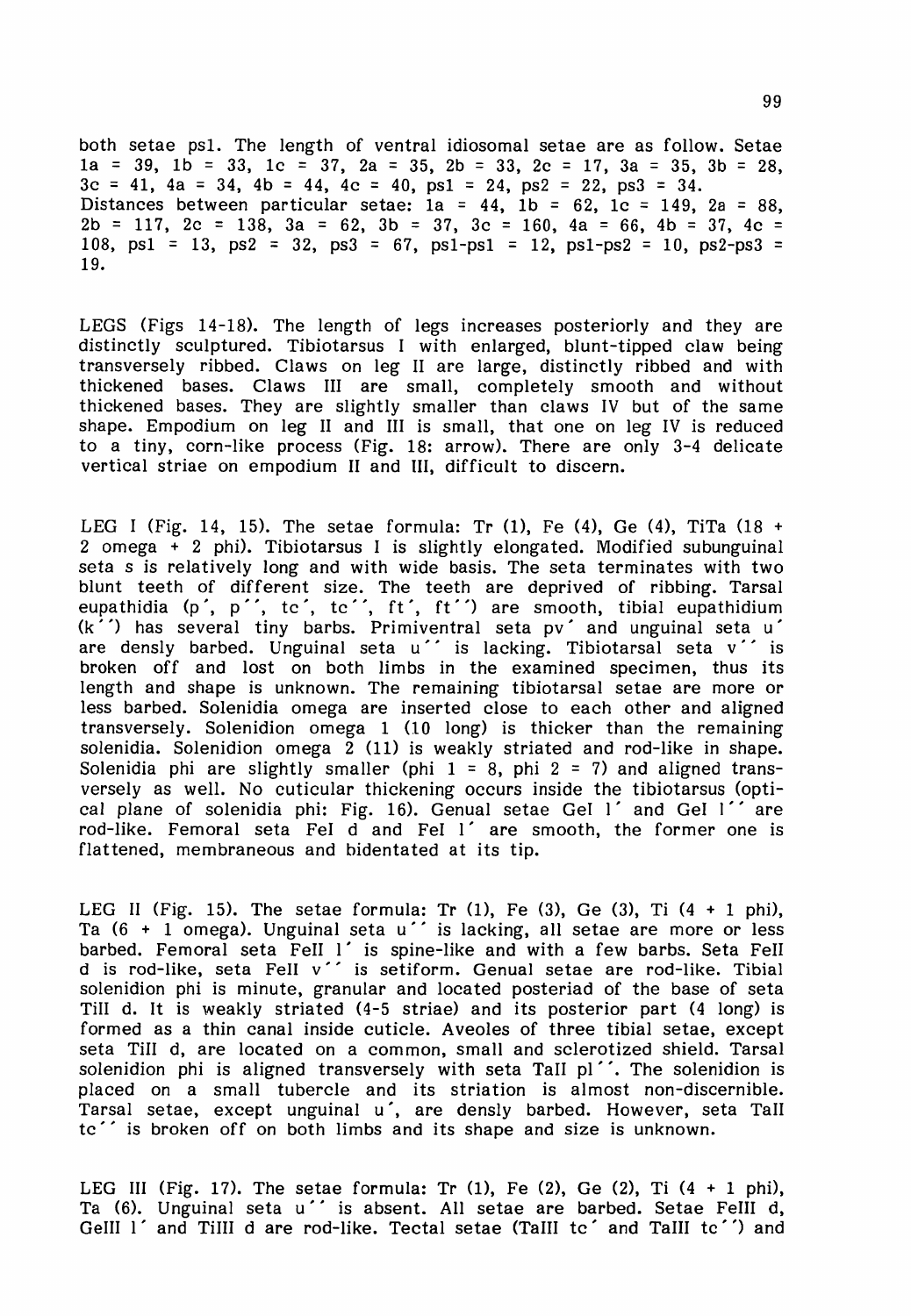primiventral seta TaIII pI" are densly barbed. Tibial solenidion ·phi is reduced to a minute opening in the cuticle which leads to a thin and short (3) canal. The solenidion lies anteriomediad of seta TiIII d and is difficult to discern. Tarsal solenidion omega is lacking. Tarsal seta TaIII pI" is inserted aberrantly on one leg, i.e. very close to seta TaIII pv' and they both resemble one doubled seta.

LEG IV (Fig. 18). The setae formula: Tr  $(1)$  Fe  $(2)$ , Ge  $(1)$ , Ti  $(4 + 1$  phi), Ta (6). Unguinal seta u' is lacking. Seta FeIV v' and TaIV pl'' are short, smooth and blade-like, other setae are more or less barbed. Seta FelV d is rod-like. Seta TiIV  $v'$  is formed as a long, strong spine covered with barbs. Tibial solenidion phi is placed mediad of seta TiIV d and is shaped identically as that on leg Ill. Tarsal solenidion omega is lacking.

Males and larvae are unknown.

MATERIAL EXAMINED: 1 female. LOCUS TYPICUS: Alaska. From Peromyscus sitkensis Merriam, 1897, Baranof I., Sitka, 8.8 km N (Starrigavan Creek), 16 Juni 1979, colI. G. E. Haas.

TYPE REPOSITOR Y. Holotype is deposited in the collection of the Zoological Institute and Zoological Museum, University of Hamburg, Germany.

DERIVATIO NOMINIS: The specific name of this taxon (Lat.: arcuatus = bow-like, arched) is referring to the bow-like sclerotized crests formed on dorsum of segment D and EF.

REMARKS. We have decided to found a new taxon for that only available specimen due to its peculiarities which distinguish it well from all known members of the genus Pygmephorus. The new species is closely related to four taxa which form a natural (monophyletic) assemblage, termed here the "forcipatus"-complex. This group comprises Pygmephorus forcipatus Willmann, 1952, P. horridus Mahunka, 1973, P. moreohorridus Mahunka, 1975 and P. mahunkai Smiley & Whitaker, 1979. As synapomorphic characters for that species-complex one can recognize elongated segment D (and consequently, elongated body), presence of a pair of longitudinal, arched crests on segment D and EF (the crests on segment EF are usually considerably smaller) and a characteristic transformation (size-reduction) of barbs on idiosomal dorsal setae. Among other synapomorphies shared by these taxa are probably the bidentation of the setae FeI d tips and the distinct sculpturing of the body surface.

P. arcuatus sp. n. can be readily separated from related species chiefly by the shape and size of its segmental crests, claws <sup>11</sup> and Ill, hysterosomal setae e and h2 and tarsal setae TaIII pl''.

The crests in **P. arcuatus** sp. n. are distinctly shorter on segment D and longer on segment EF (Fig. 11) as compared to those in the remaining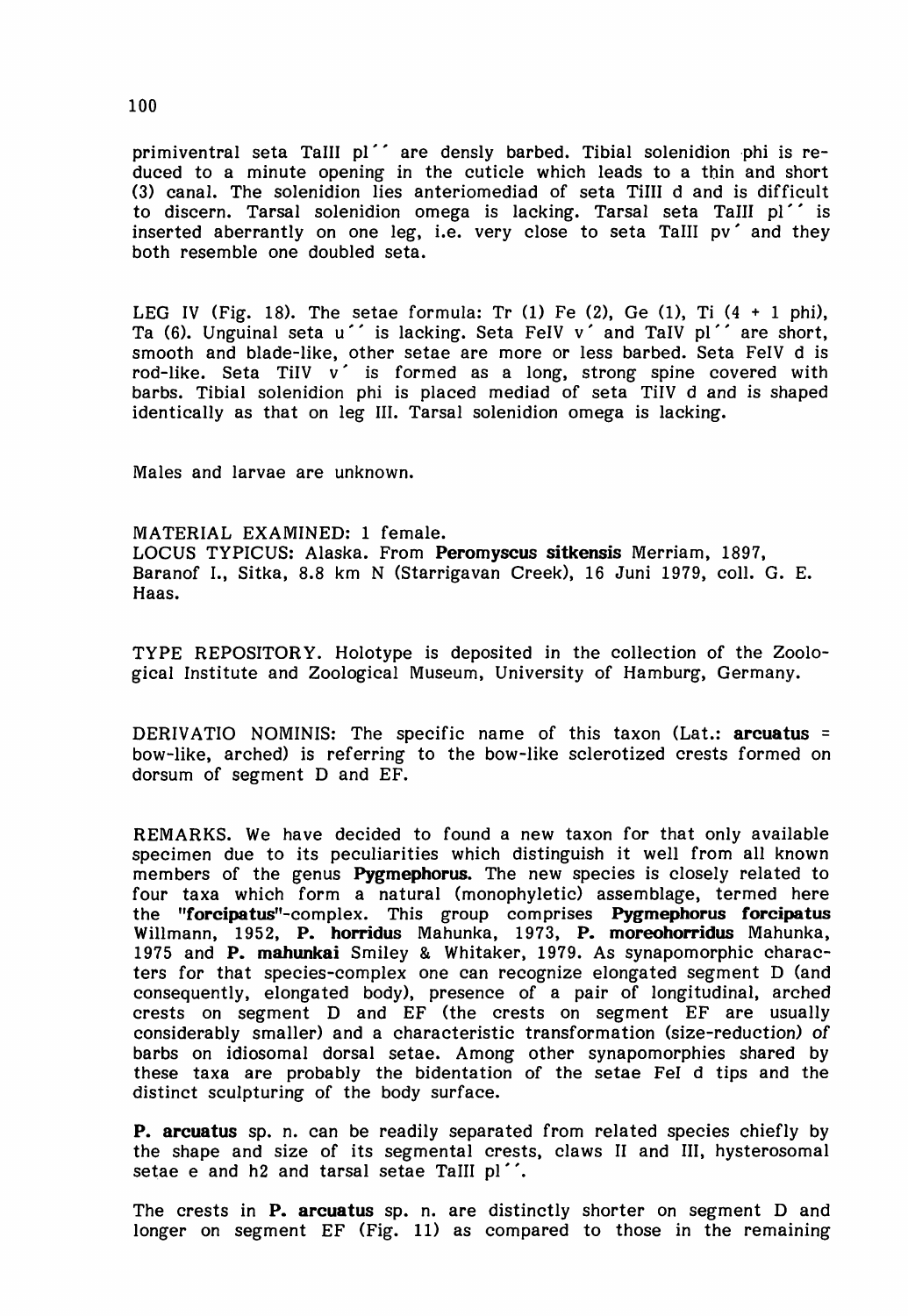taxa. The size and shape of claws II and III is differentiated in the new species. The claws <sup>11</sup> are large, strongly ribbed and with thickened bases (Fig. 15). The claws III are smaller, smooth and simple, i.e. without such thickenings (Fig. 17). The claws III in  $P$ . arcuatus sp. n. are similar to those on leg IV. The simple, non-ribbed claws should be recognized as a plesiomorphic condition. In the remaining taxa of the complex, claws II and III are identically formed, i.e. they are large, strongly ribbed and with thickened bases, resembling those in **P. spinosus**, a type-species of the genus. Hysterosomal setae e and h2 are longer and thicker in **P. arcuatus** sp. n. as compared to those in other **forcipatus**-taxa and its tarsal setae TaIII pI" are setiform, long and barbed. The setae TaIlI pI" are bladelike, short and smooth in the remaining species. Such a formation of the above three pairs of setae in the new species is a plesiomorphic condition as well. Another character which easily separates  $\overline{P}$ . arcuatus sp. n. is a lack of tibiotarsal thickening inside the limb, a feature which is well developed in other discussed taxa.

The above mentioned plesiomorphic characters of the new species and its only slightly elongated segment D, intermediate degree of reduction of barbs on hysterosomal setae, distinctly marked cupules ia and im, not much differentiated size of crests on segment D and EF and relatively well developed crests EF indicate a comparatively ancestral position of P. arcuatus sp. n. among other more derived members of the forcipatusgroup.

One can not exclude that P. soricis Krczal, 1959 belongs to this complex as well, for that points out the presence of crests on segment D and EF in the species. The crests on segment D are there relatively short and resemble to some degree those in P. arcuatus sp. n. Interestingly, hysterosomal setae d and e are inserted slightly laterad of the crest edge, similarly as in the new species, and not mediad as in the remaining taxa. In P. soricis, segment D is shaped "normally", i.e. is not elongated. On the other hand, P. soricis, a highly derived taxon, differs from other members of the Corcipatus-complex in several important aspects. Its body sculpturing (cavitation) is of slightly different type, barbs on setae are longer and although claws <sup>11</sup> and III are ribbed and with thickened bases, they are much smaller compared to those in the above group of species. Moreover, P. soricis is characterized by several autapomorphies. These include the bifurcation of hysterosomal setae e and hI, increasing size of caudal setae from ps3 to psI (where ps3 are the shortest), extreme thickness of some setae on leg 11, reduction (absence) of cheliceral setae chI and transformation of supracoxal setae pp into short, granular structure. However, any assessment of phylogenetic relationships among taxa in the genus Pygmephorus needs further studies as, up to now, we practically know nothing about that.

#### Acknowledgements

We are grateful to Prof. Dr. N. Wilson, the University of Northern Iowa, (Cedar Falls) for providing us with the material, and to Dr. D. Vinyard, the Zoological Institute and Zoological Museum (University of Hamburg) for corrections to the English manuscript.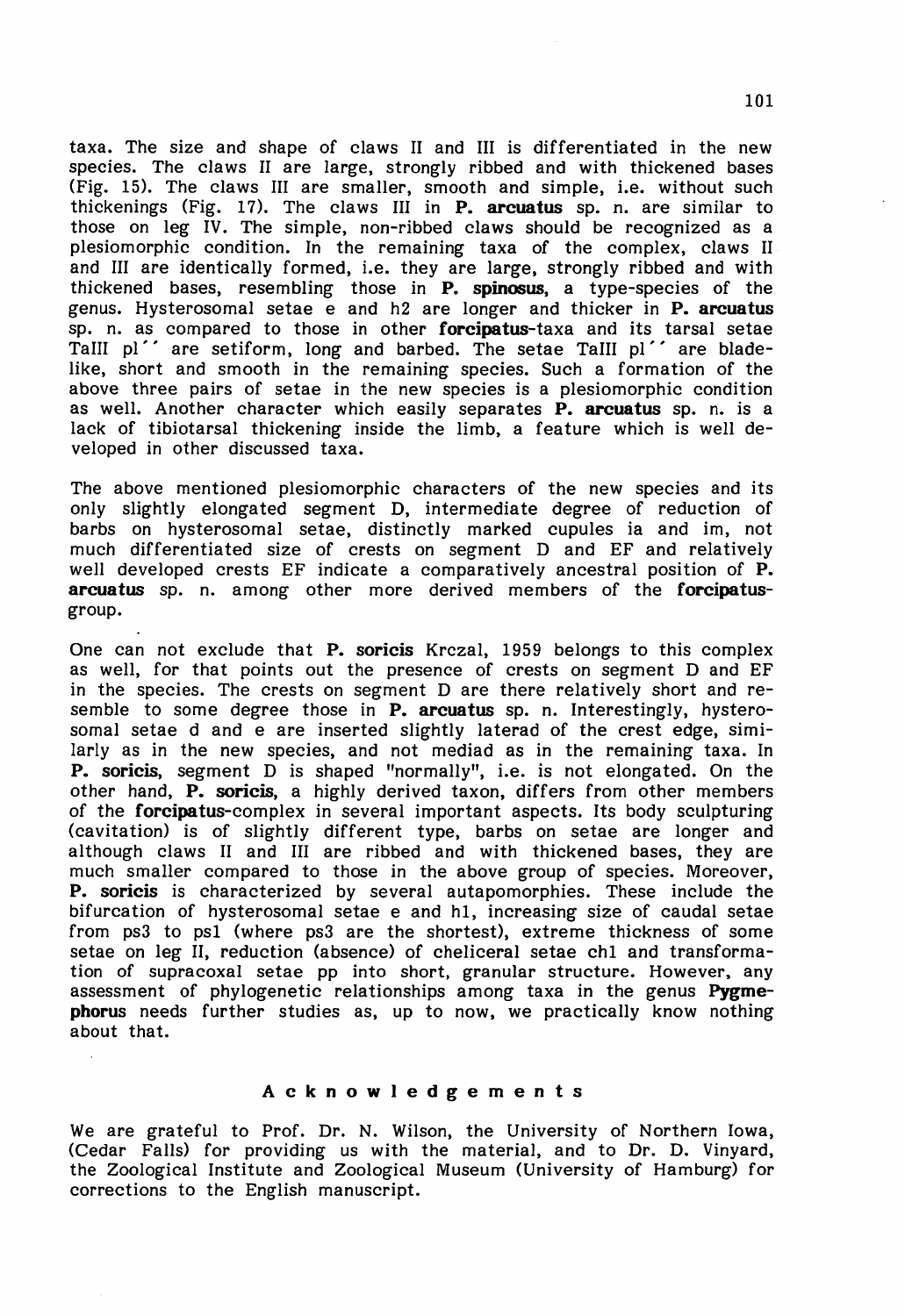

Fig. 1: **Pygmephorus trisetosus** sp. n.: habitus of female, dorsal view (holotype).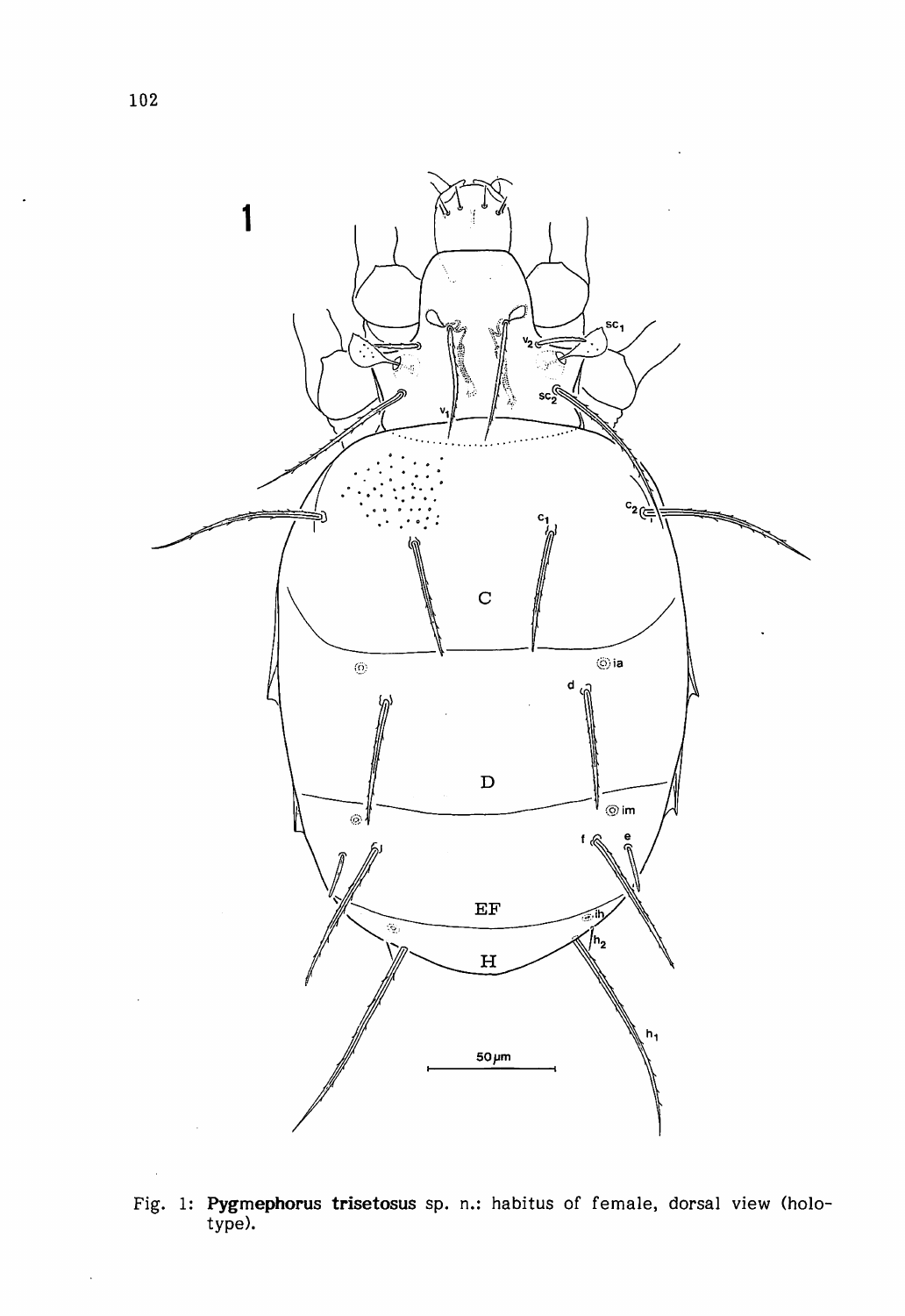

Fig. 2: **Pygmephorus trisetosus** sp. n.: habitus of female, ventral view (para type).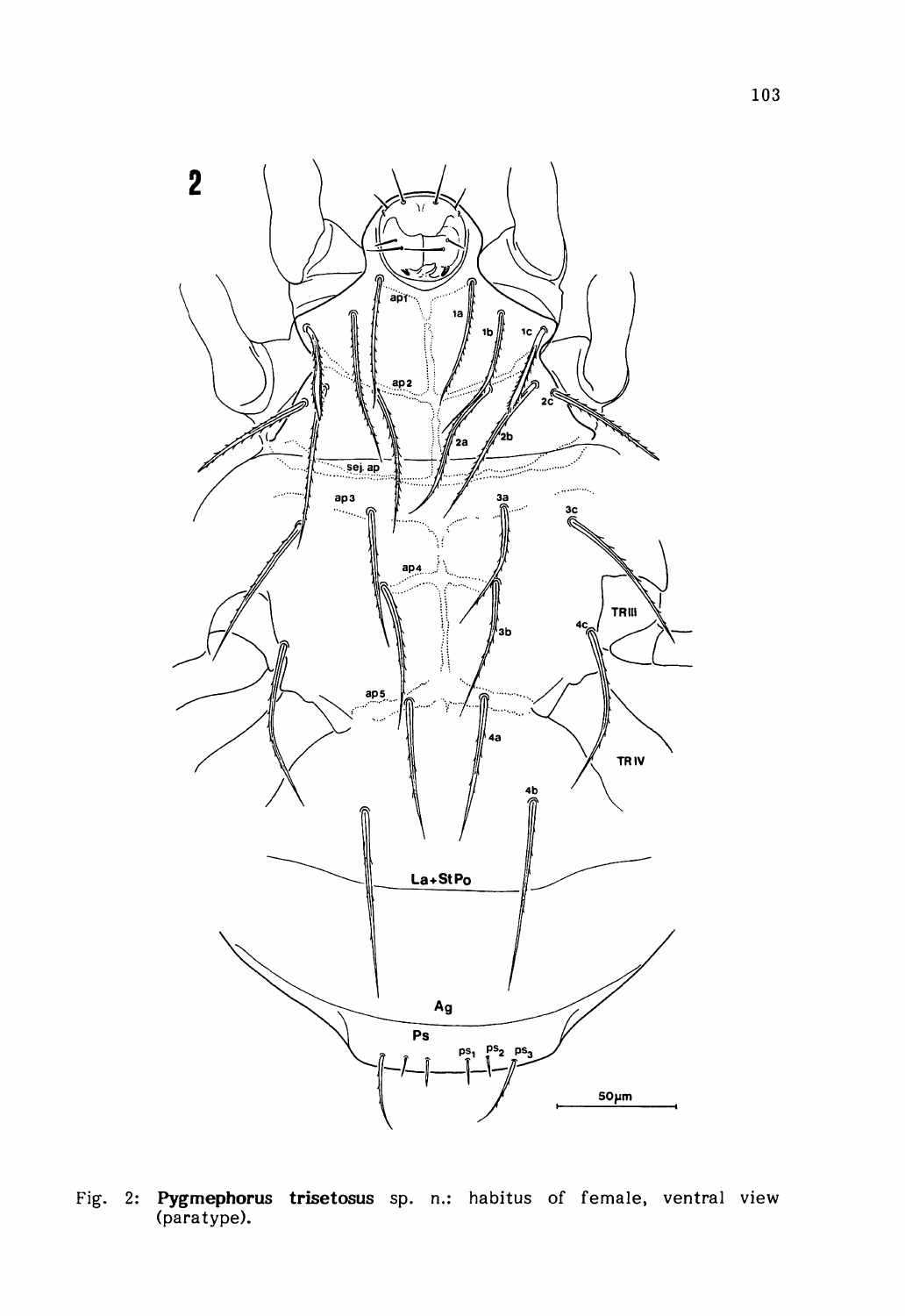

Figs 3-6: Pygmephorus trisetosus sp. n.: 3 = gnathosoma, dorsal view; 4 = gnathosoma, ventral view; 5 = thickening inside tibiotarsus I (arrow); 6 (A, B) = aveoles of caudal setae (Figs 3-5, 6B: paratypes; 6A: **holotype).**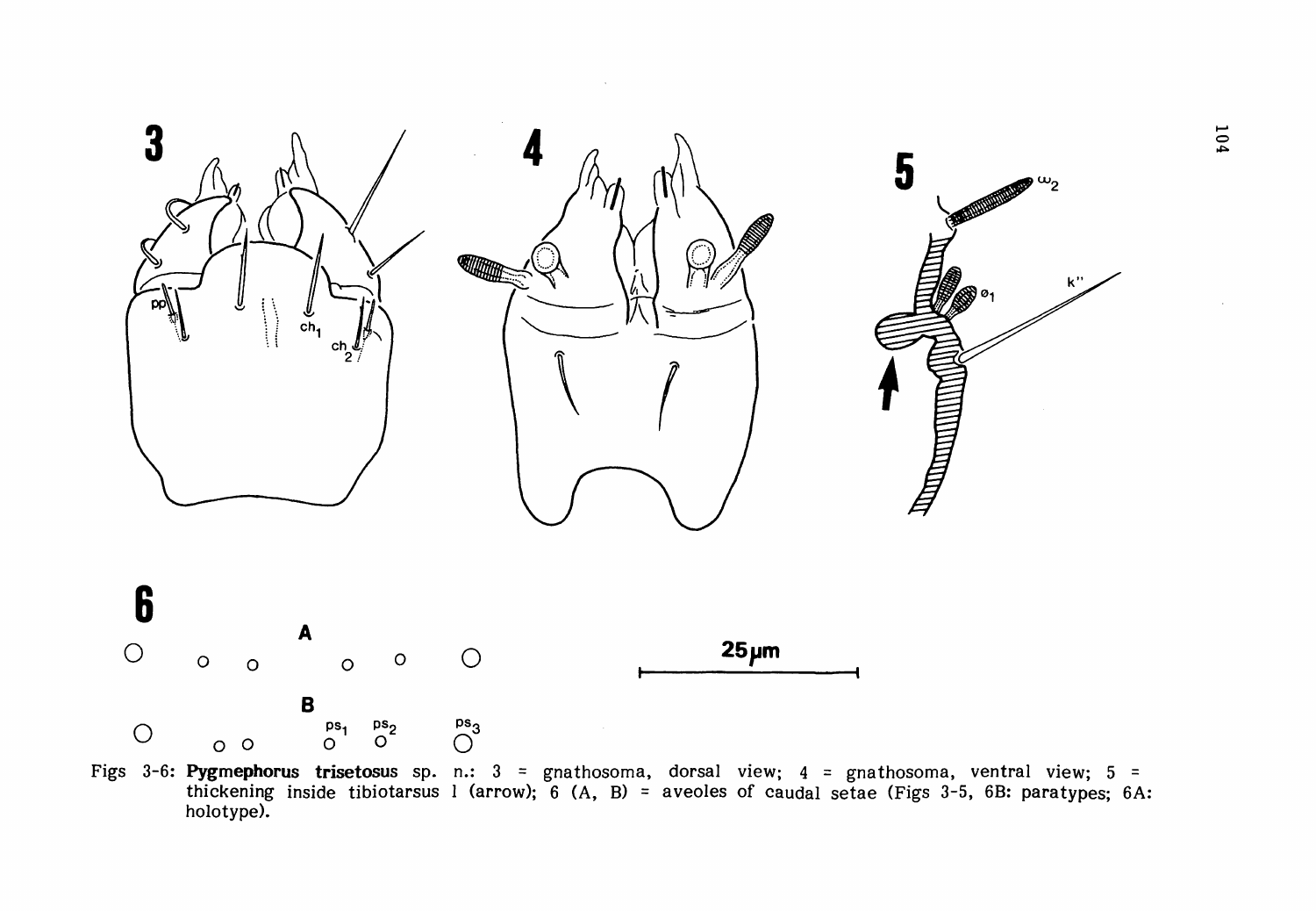

Figs 7-8: **Pygmephorus trisetosus** sp. n.:  $7 = \text{leg } I; 8 = \text{leg } II$  (Fig. 7: paratype; Fig. 8: holotype).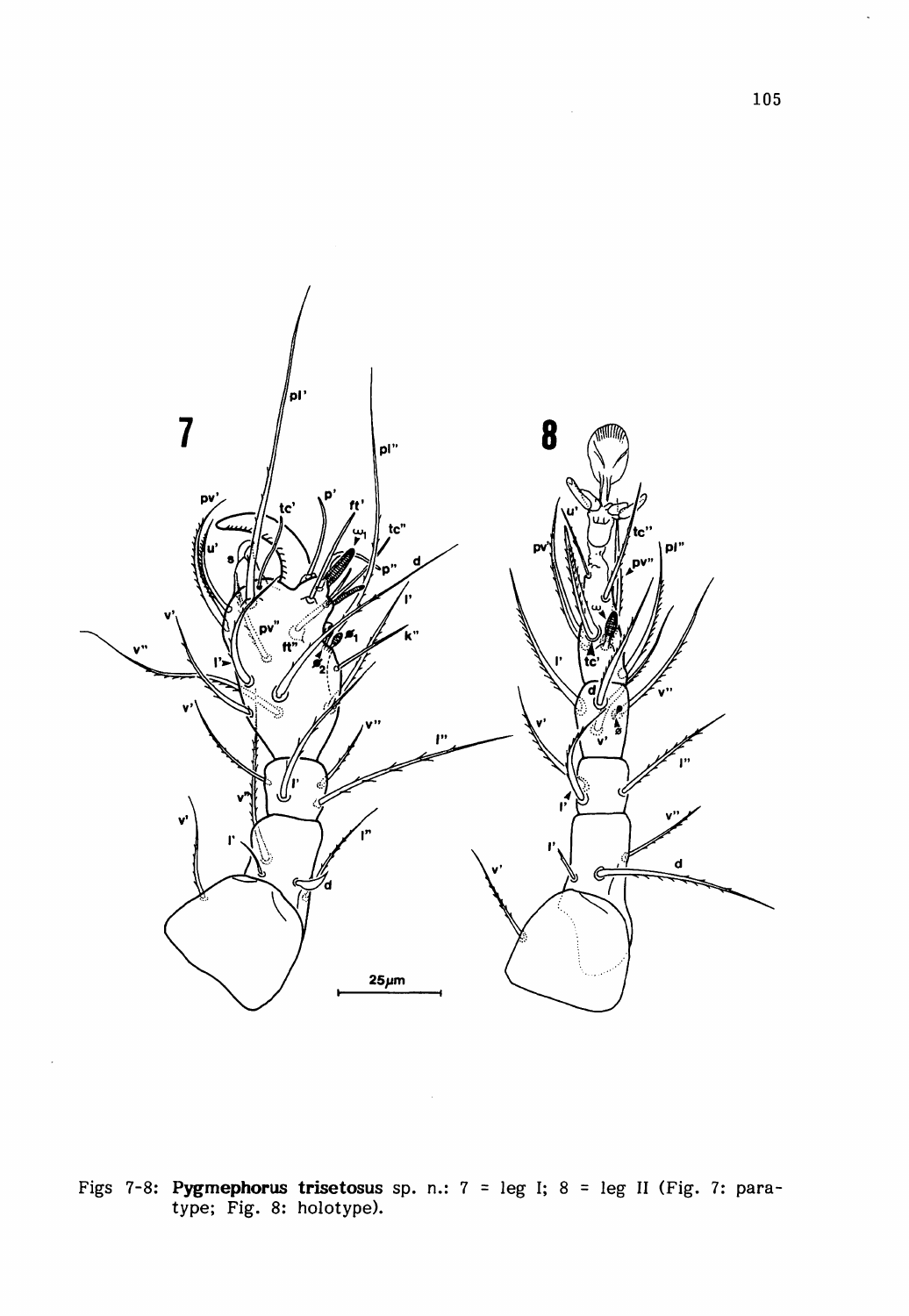

Figs 9-10: Pygmephorus trisetosus sp. n.:  $9 = \text{leg III}$ ;  $10 = \text{leg IV (para-types)}$ .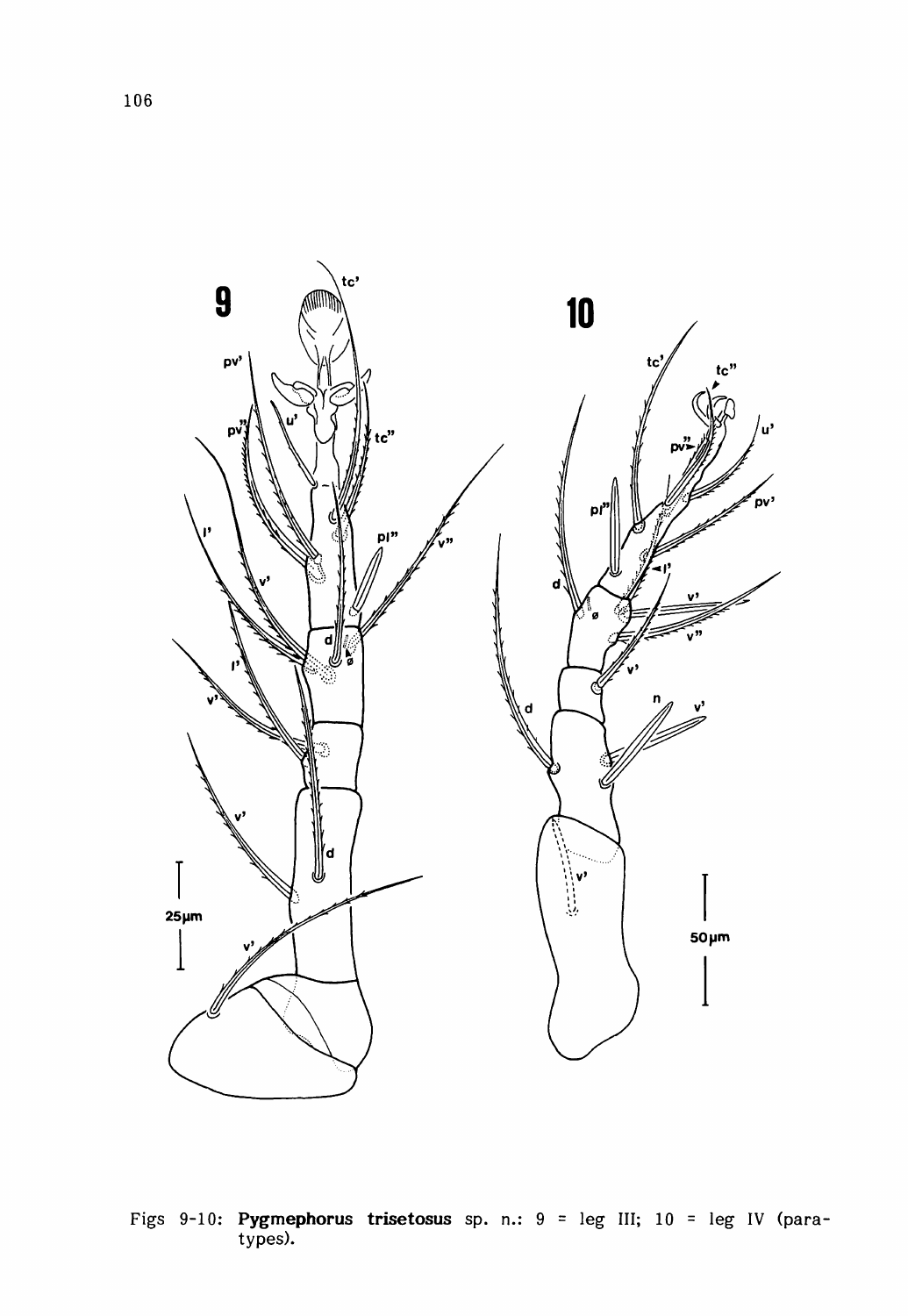

Figs 11-12: **Pygmephorus arcuatus** sp. n.: 11 = habitus of female, dorsal view; 12 = seta c2.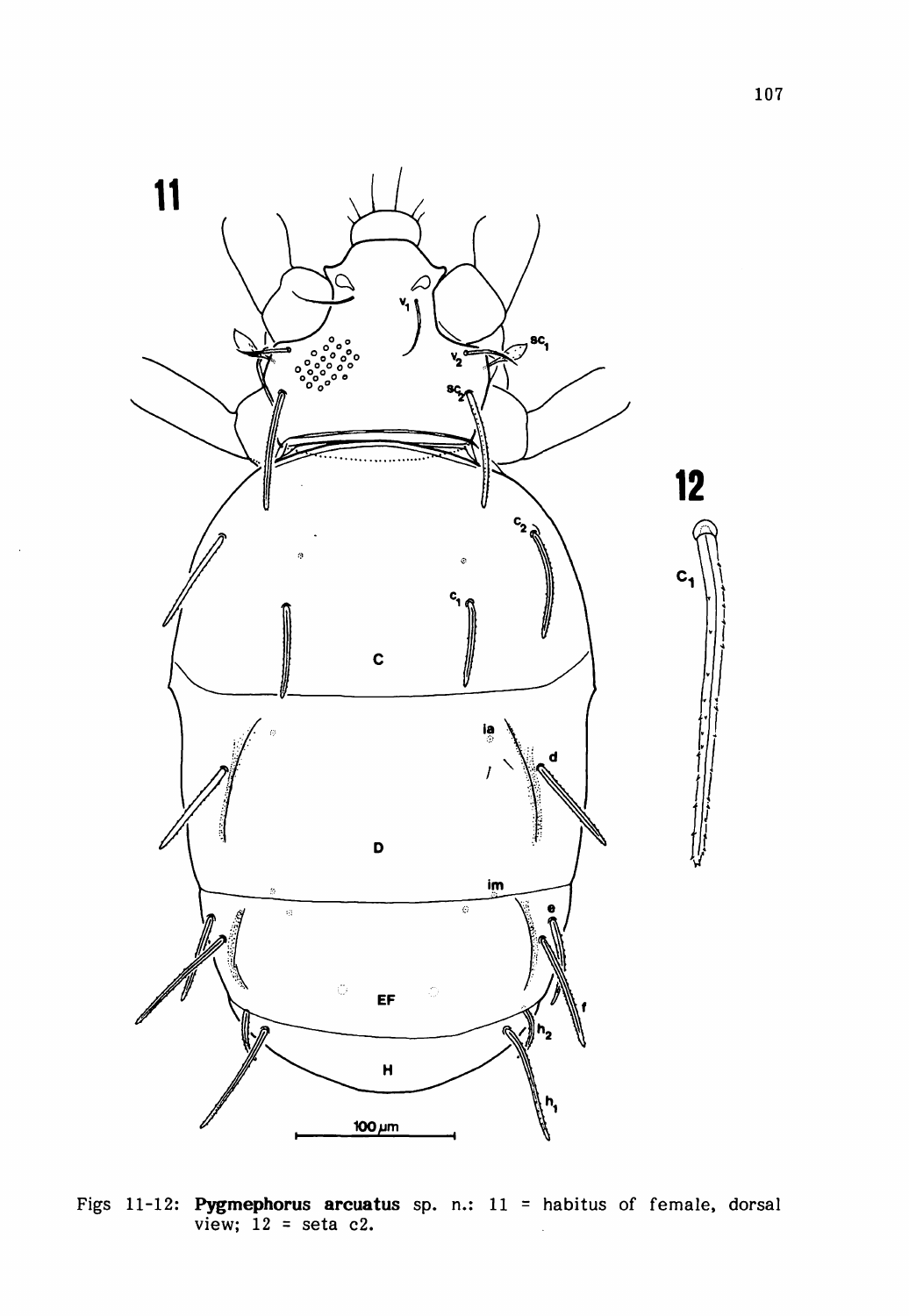

Fig. 13: Pygmephorus arcuatus sp. n.: habitus of female, ventral view.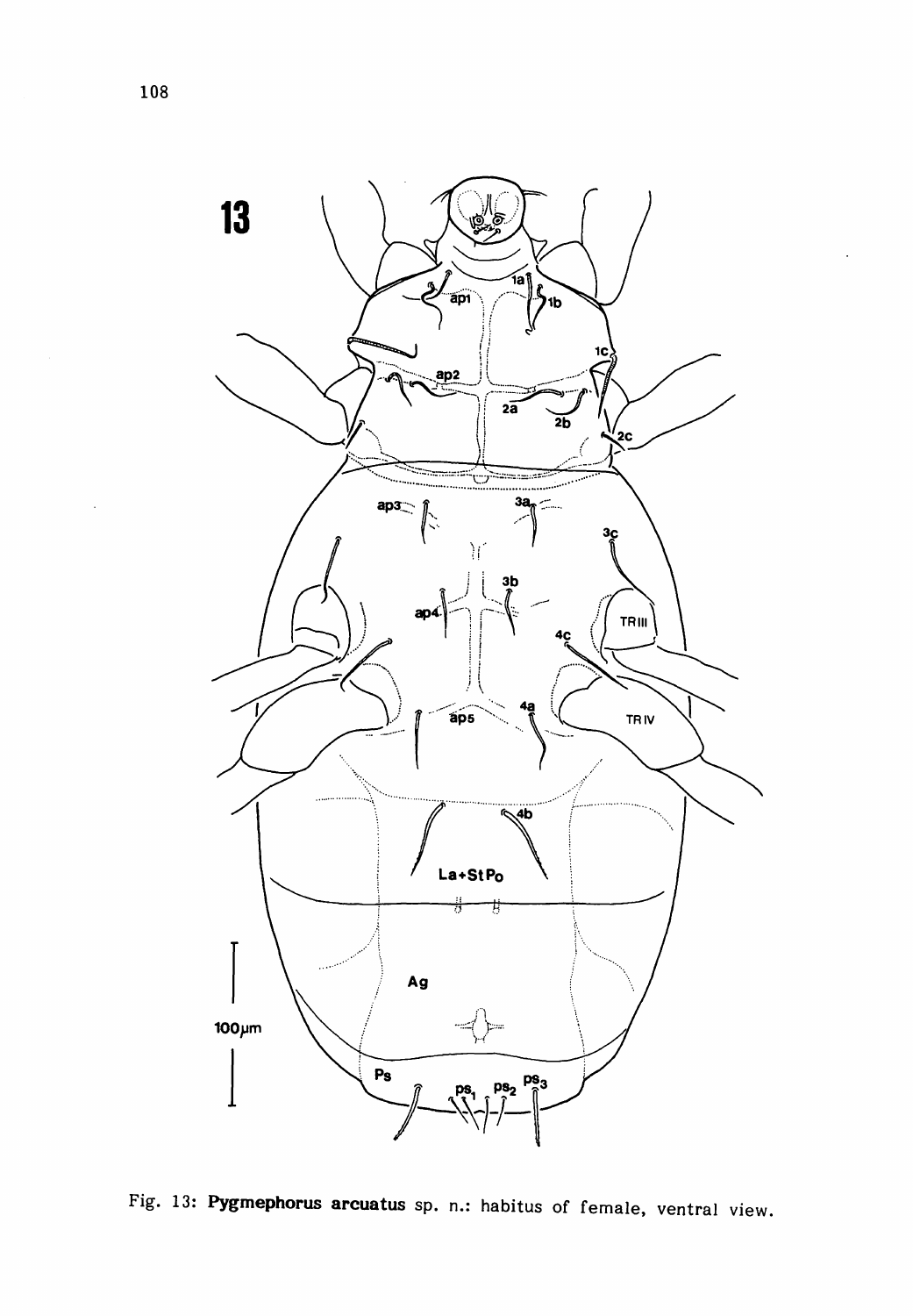

Figs 14-16: **Pygmephorus arcuatus** sp. n.: <sup>14</sup> <sup>=</sup> leg I; <sup>15</sup> <sup>=</sup> leg II; <sup>16</sup> <sup>=</sup> fragment of tibiotarsus <sup>I</sup> (broken of setae on one leg are marked in black; those lost on both legs are indicated by "?").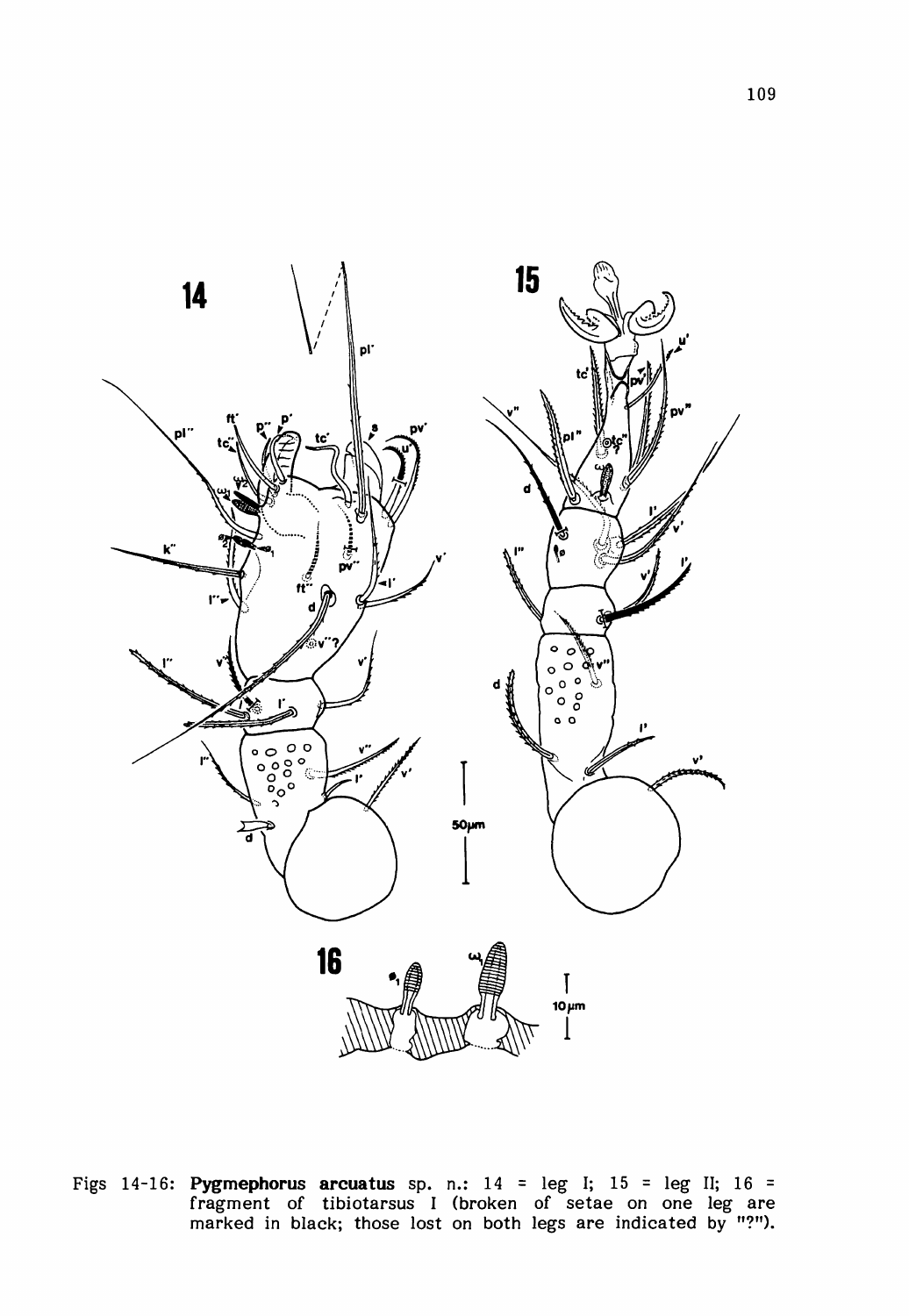

Figs 17-18: Pygmephorus arcuatus sp. n.: 17 = leg III; 18 = leg IV.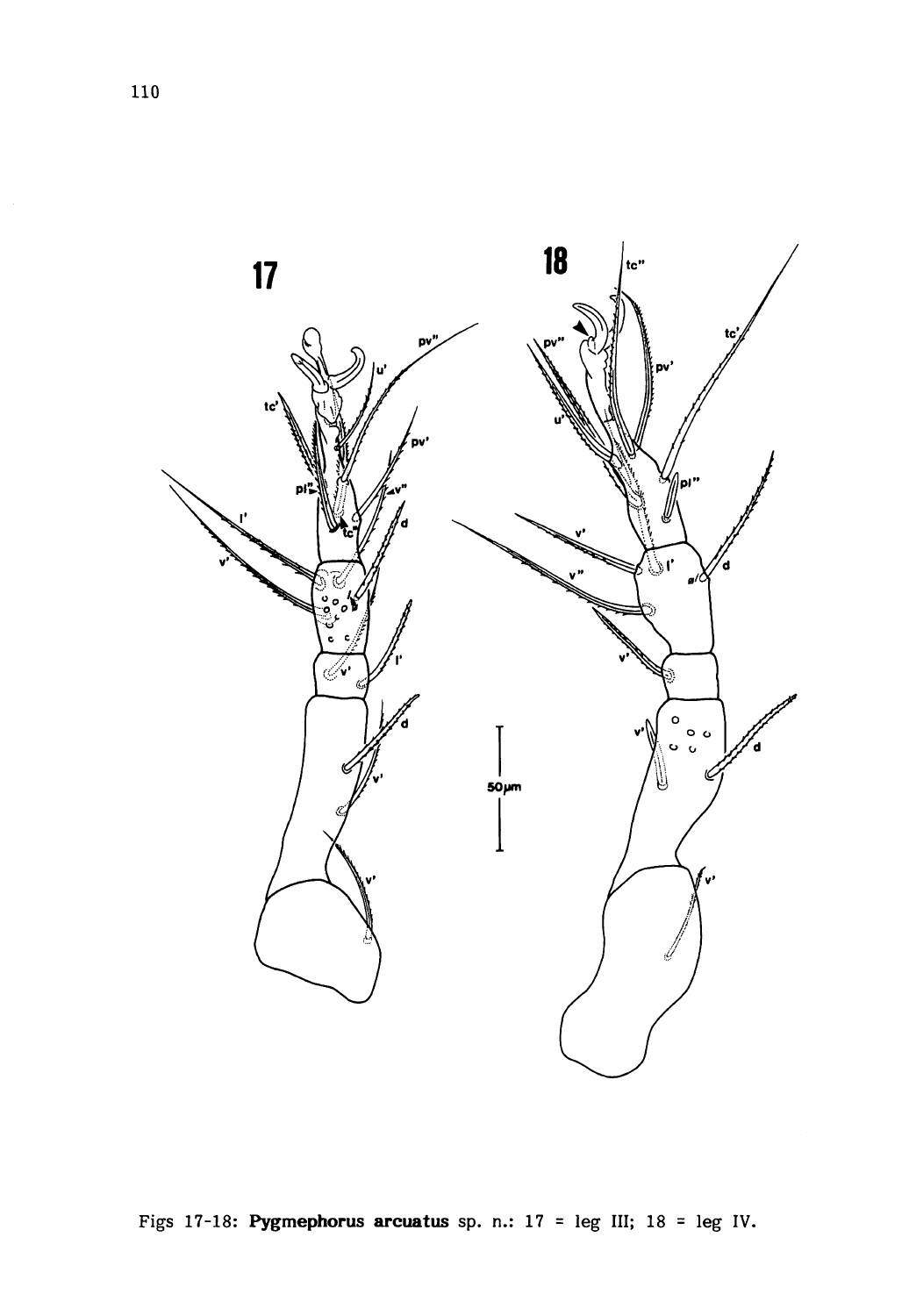#### Zusammenfassung

Zwei neue phoretische Milbenarten der Gattung Pygmephorus (Heterostigmata, Pygmephoridae) werden beschrieben. Sie wurden auf Kleinsaugern in Alaska gefunden. Pygmephorus trisetosus sp. n. unterscheidet sich von alIen bisher bekannten Arten dieser Gattung durch die ungewohnliche Zahl von drei Borsten auf dem Femur IV. Pygmephorus arcuatus sp. n. ist charakterisiert durch das Vorhandensein bogenformiger Verdickungen auf den jeweils dorsolateralen Seiten der Segmente D und EF sowie durch die unterschiedliche Größe und Gestalt der Krallen auf den Beinen II und III.

#### References

- Cross, E. A., 1965: The generic relationships of the family Pyemotidae (Acarina: Trombidiformes). - Univ. Kansas Sci. Bull., 45 (2): 29-275. Lawrence, Kansas.
- Dastych, H., Rack, G. & Wilson, N., in press: Notes on mites of the genus Pygmephorus (Acari: Heterostigmata) associated with North American mammals. - Mitt. hamb. zool. Mus. Inst. Hamburg.
- Kaliszewski, M. & Rack, G., 1985: Description of female and male of Pygmephorus sylvilagus n. sp. and male of Pygmephorus erlangensis Krczal, 1959 (Acari, Pygmephoridae). - Entomol. Mitt. zool. Mus. Hamburg, 8 (123). 45-60. Hamburg.
- Kramer, P., 1877: Zwei parasitische Milben des Maulwurfs. Arch. f. Naturg., 43, 1: 248-259. Berlin.
- Lindquist, E. E., 1976: Transfer of the Tarsocheylidae to the Heterostigmata and reassignment of the Tarsonemina and Heterostigmata to lower hierarchic status in the Prostigmata (Acari). -Can. Ent., 108: 23-48. Ottawa.
- Lindquist, E. E., 1977: Homology of dorsal opisthosomal plates, setae and cupules of heterostigmatic mites with those of other eleutherengone Prostigmata (Acari). - Acarologia, 19 (1): 97-104. Paris.
- Lindquist, E. E., 1986: The world genera of Tarsonemidae (Acari: Heterostigmata): a morphological phylogenetic, and systematic revision, with a reclassification of family-group taxa in the Heterostigmata. - Mem. Ent. Soc. Can., 136: 1-517. Ottawa.
- Mahunka, S., 1973: Pygmephorus species (Acari, Tarsonemida) from North American small mammals. - Parasit. Hung., 6: 247-259. Budapest.
- Mahunka, S., 1974: New data to the knowledge of Pygmephorus-species (Acari: Tarsonemida) living on small mammals in America. - Parasit. Hung., 7: 197-200. Budapest.
- Mahunka, S., 1975: Further data to the knowledge of Tarsonemida (Acari) living on small mammals in North America. - Parasit. Hung., 8: 85-94. BUdapest.